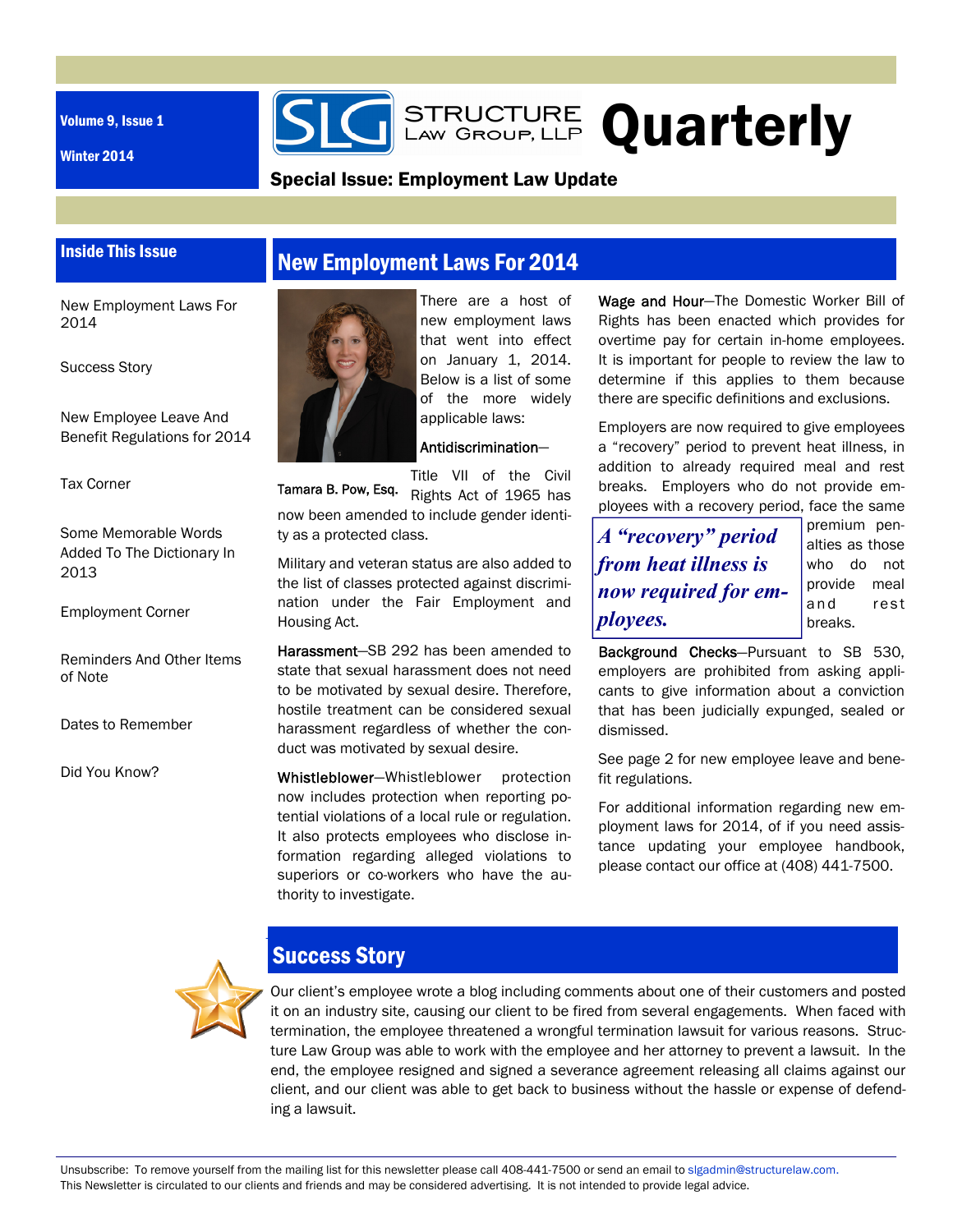## New Employee Leave And Benefit Regulations For 2014

In addition to the new employment laws that were discussed on page 1, there are also several new leave policies that go into effect in 2014.

Time Off For Crime Victims (SB 288)—Crime victims are now allowed to be given time off from work to testify in certain crimes such as death, acts of violence, sexual assault, stalking and solicitation for murder. Victims include employee's spouse, parent, child, sibling or guardian.

Time Off For Stalking Victims (SB 400)—Stalking victims are now to be given time off to appear at legal proceedings and in the cases of employers with 25 or more employees, time off for medical and psychological treatment. SB 400 also adds a reasonable accommodation requirement for employers with employees who are victims of domestic violence, sexual assault or stalking.

Time Off For Emergency Duty (AB 11)—Employers with 50 or more employees are required to provide a temporary leave of absence up to 14 days per calendar year for reserve peace officers and emergency rescue personnel.

Paid Family Leave Benefits (SB770)-Beginning on July 1, 2014, Paid Family Leave will now include wage-replacement benefits for time taken off to care for a seriously ill grandparent, grandchild, sibling or parent-in-law. Please note that Paid Family Leave only provides wage replacement but does not create the right for the leave.

San Francisco Family Friendly Ordinance-San Francisco implemented a new Family Friendly Ordinance which requires covered employers with employees that work in San

Francisco to consider requests from employees for "flexible or predictable working arrangements to assist with care giving responsibilities." Under this ordinance employees in San Francisco are also protected from adverse action based on caregiver status.



### Tax Corner

#### Notice To IRS Of Change Of Address



As of January 1, 2014, any entity that has an employer identification number must use IRS

Form 8822-B to inform the IRS of a change in mailing address, business location or responsible party. A responsible party is the person designated on the Company's EIN application and is considered to be "the person who has a level of control over, or entitlement to, the funds or assets in the entity that, as a practical matter, enables the individual, directly or indirectly, to control, manage, or direct the entity and the disposition of its funds and assets." The Form 8822-B can be found on the IRS website at www.irs.gov and must be filed within 60 days of the change.

*Source:* www.irs.gov

#### **Higher Tax Rates for Upper-Income Individuals**

Individuals with taxable income over \$400,000, married couples filing jointly with income over \$450,000 and heads of household with incomes over \$425,000 can expect to see an increase in their tax rate for 2013. The American Taxpayer

Relief Act raised the maximum federal rate for 2013 these individuals from 35% to 39.6%.

#### Itemized Deductions

Itemized deduction phase-out also starts in 2013. Individuals with an adjusted gross income of at least \$250,000, married couples filing jointly with an adjusted gross income of at least \$300,000 and those filing as head of household with an adjusted gross income of at least \$275,000 can expect to see decreases in the amount they can write-off for home mortgage interest, state, local income and property taxes, charitable donations and miscellaneous itemized deduction items. Personal and dependent exemptions will also start to be phased out for these individuals.

#### Mileage Rate

The Standard mileage rate for reimbursement is 56 cents per mile as of 2014 which is down 1/2 a cent from 2013.

*[S*o*urce: The Kiplinger Tax Letter, Vol. 89, No. 1, January 3, 2014]*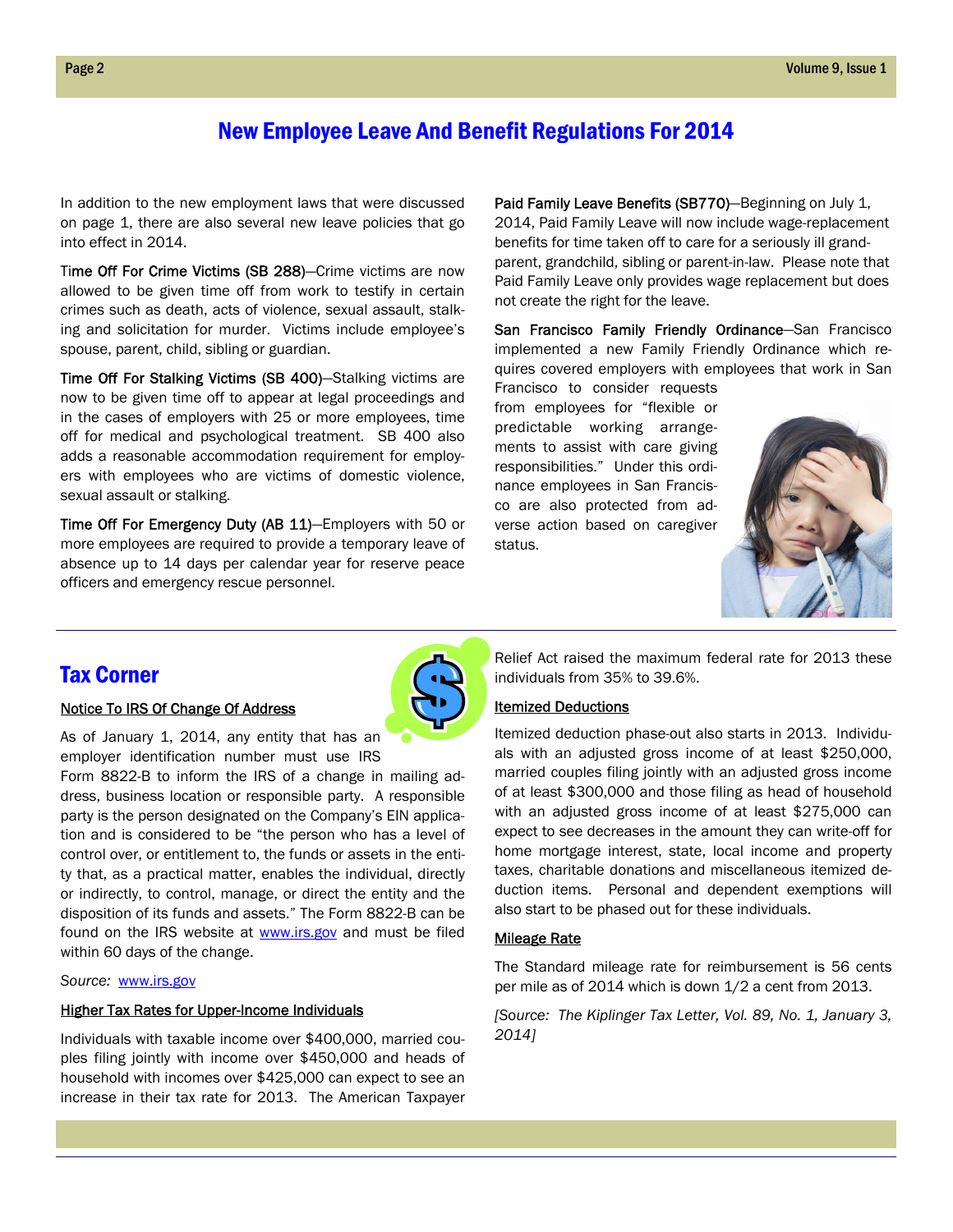## Some Memorable Words Added To The Dictionary In 2013



The start of a new year is not just the time to look at new laws but it is also a good time to look back at some words that were added to the dictionary and will now forever be a part of our language, for better or worse. Some of the more memorable ones include:

- Bitcoin—digital currency that allows transactions to be performed without a bank.
- Braggadocious—boastful or arrogant.
- Clunker—old and run-down vehicle or machine.
- Defriend—to unfriend someone.
- Flash mob-a large public gathering where seemingly unrelated people perform a random act or dance and then disperse.
- Geekery-obsessive interest in a usually unfashionable subject matter.
- Hackerspace—a place where people with a technology interest can meet to discuss technology related issues.
- Live blog-a blog that provides commentary on an event while the event is occurring.
- Mochaccino—a cappuccino flavored with chocolate.
- Selfie—a photo taken of oneself usually with the intention of uploading to a social media site.
- Twerk– dancing to popular music in a sexual manner. This usually involves hip-grinding. Miley Cyrus can be thanked for making twerking well known.
- Veepstakes—a competition among politicians to be chosen as the vice presidential candidate.

*[Sources: www.oxforddictionaries.com, www.mental\_floss.com, www.dailymail.uk.com]* 

## Employment Corner



#### Minimum Wage Increase

The state minimum wage increased to \$9/hour on January 1, 2014. If you are a business in San Jose, the minimum

wage has increased from \$10/hour to \$10.15/hour. In addition, the minimum wage in San Francisco has increased to \$10.74/hour.

#### Flex Spending Accounts

The IRS has announced that employers with Section 125 plans can drop the "use it or lose it" rules which require employees to forfeit any funds left in their flexible spending accounts at the end of the year. Employees can now carry over \$500 of their unused flexible spending account balances to the next year.

*[Source: The HR Specialist, Vol. 11, No. 12, December 2013]* 

# Reminders and Other Items of Note



#### Postage Rate Increases

Effective January 26, 2014, the following postage rates have increased:

- 1 oz. letters had a 3 cent increase up to 49 cents for a non-metered letter and 48 cents for a metered letter.
- Additional ounces on letters increased to 21 cents per oz.
- 1 oz. letters to international destinations are now \$1.15.
- Postcard prices increased from 33 cents to 34 cents.

For additional information visit www.usps.com.